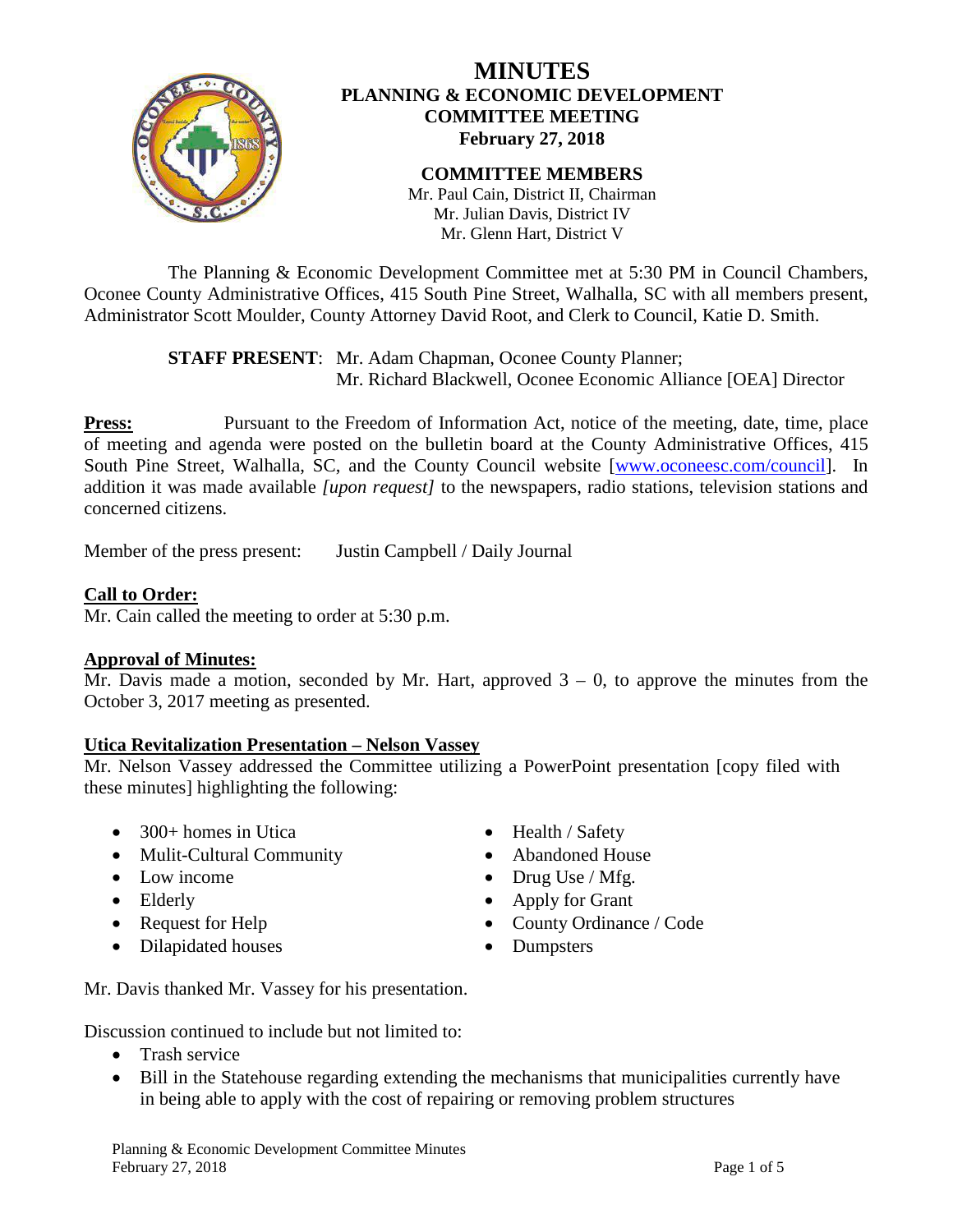- Abatement
- Assess each property
- Cost estimate
- Utica, Inc. was formed to raise funds to build a community youth center at Utica
- Committee has met approximately six times
- Has applied for 501c3
- Board of Directors
- Feed families on Wednesday nights of over 100 people
- Feeding children on Monday & Thursday nights
- Indoor basketball court for the children

## **It was the consensus of the Committee to bring this matter up at a later date.**

### **Development of Priorities for Inclusion of Strategic Plan**

Mr. Davis opened up the discussion regarding the development of priorities to include:

- Workforce Housing
- Development of Industrial properties
- Expand Sewer South
- Work with cities to encourage downtown revitalization & growth
- Comprehensive bicycle/pedestrian master plan
- Technology Incubators
- Continuation of Gateway signage
- Corridor Plan

Per Mr. Cain's request, Ms. Darlene Greene, Chairman of the Oconee County Chamber of Commerce, addressed the Committee highlighting the following:

- Strategic Planning session from the Oconee County Chamber of Commerce Board of **Directors**
- Ideas from this meeting consisted of: having Council vote for and institute a hospitality tax for the unincorporated County & facilitating work with the County and other municipal partners with an economic corridor plan from Hartwell Village into the County
- Palmetto Trail

Discussion continued to include:

- News article regarding Swamp Rabbit Trail [copy filed with these minutes] and the impact the trail system has had on Greenville County
- Cities of Mauldin, Simpsonville, & Fountain Inn have talked about connecting into the Swamp Rabbit Trail System

## **The Committee took no action on this matter at this time.**

# **Update on Traditional Neighborhood Development**

Mr. Adam Chapman, Planner with Oconee County, addressed the Committee highlighting the following:

- Planning Commission was asked to create a Traditional Neighborhood Development [TND] District plan
- Planning Commission would like more details that are essential from this Committee regarding the TND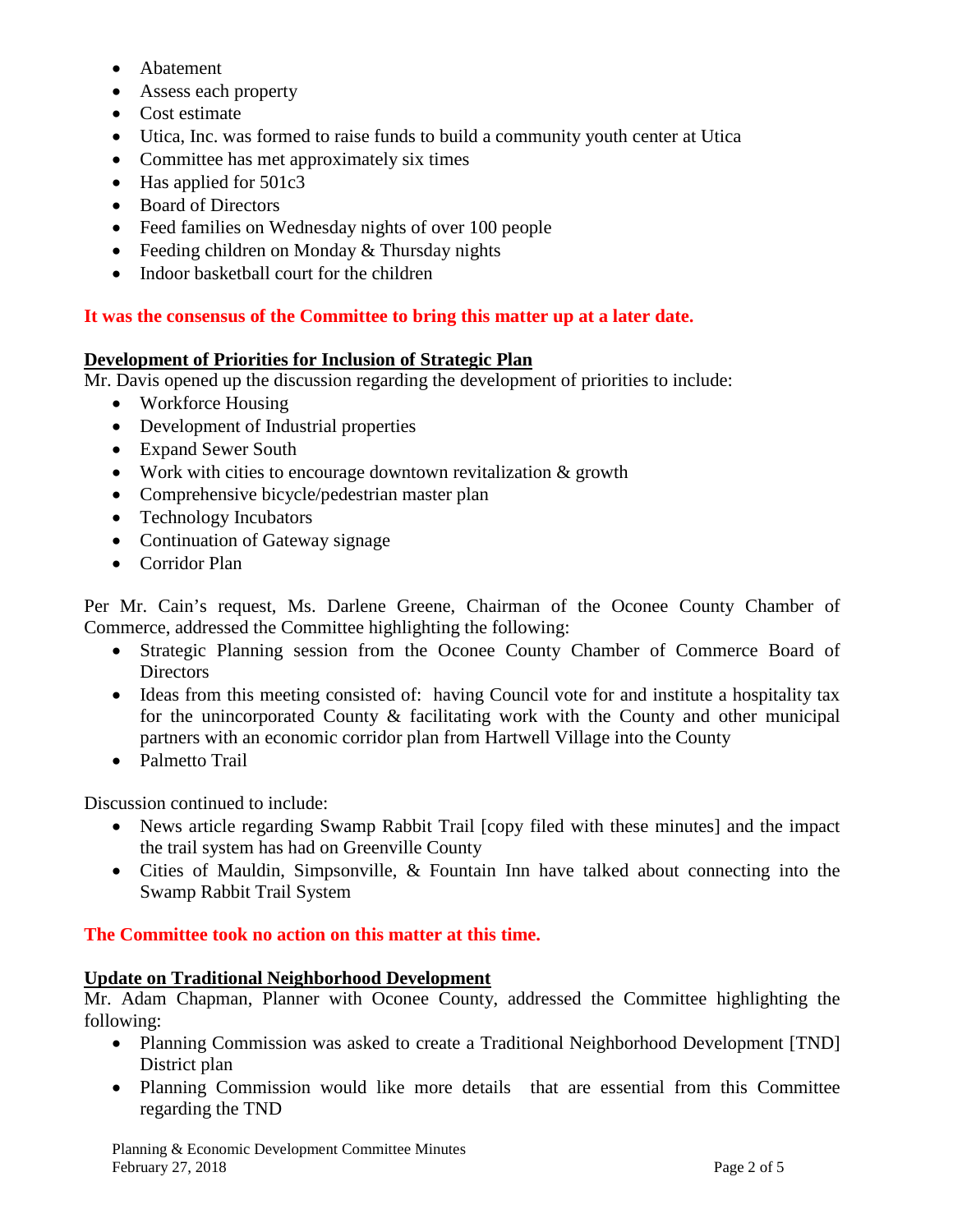- Could be lengthy zoning district
- Utica represents the structure of a TND; small lots, small streets, etc.

Discussion continued to include but not limited to:

- Detailed TND template given to Planning Commission
- Planning Commission wants to know what the Planning & Economic Development Committee is looking for
- Essentials for TND; i.e. small lots, amount of green space, sidewalks, etc.
- Very detailed and specific and was not received well from Planning Commission
- Developer noted a Patrick Square like development cannot be built in Oconee County due to not having that type of zoning district
- Basic components of a TND are interconnected and tighter streets, smaller front setback, sidewalks constructed within the right of way, streetlights, etc.
- More rear parking rather than having garage parking
- Essentials needed for TND would be need modification to road ordinance, setback requirements, density, etc.
- Sewer base system
- Future neighborhood developments
- Commercial and residential

Mr. Frankie Pearson, Planning Commission Chairman, asked the Committee if commercial is allowed in as a classification, could the Planned Development District [PDD] not be revised? Discussion continued and was noted this question was asked of the developer. Mr. Moulder noted to have the developer call him and they would sit down with Mr. Chapman and could discuss this issue.

## **The Committee took no action on this matter at this time.**

### **Discuss clarification of certain code sections bearing on land use and development, as contained in Chapters 26, 32, and 38 of the Oconee County Code of Ordinances**

Mr. Adam Chapman, Planner with Oconee County, addressed the Committee utilizing a handout [copy filed with these minutes] highlighting the following:

- Developed a list of items that are questionable and was brought to the Planning Commission
- List was provided prior to meeting so that members could review

### **Mr. Davis made a motion, seconded by Mr. Hart, approved 3 – 0, to send the clarification list back to the Planning Commission for corrections.**

## **Economic Development Update**

Mr. Richard Blackwell, Oconee Economic Alliance [OEA] Director, addressed the Committee utilizing a PowerPoint presentation entitled "Update to the Planning & Economic Development Committee of Oconee County Council" [copy filed with these minutes] highlighting the following:

- Logos
- OEA's mission
- Economic Development efforts
- FILOT Revenue Growth
- Manufacturer's Depreciation Reimbursements
- Product Development Updates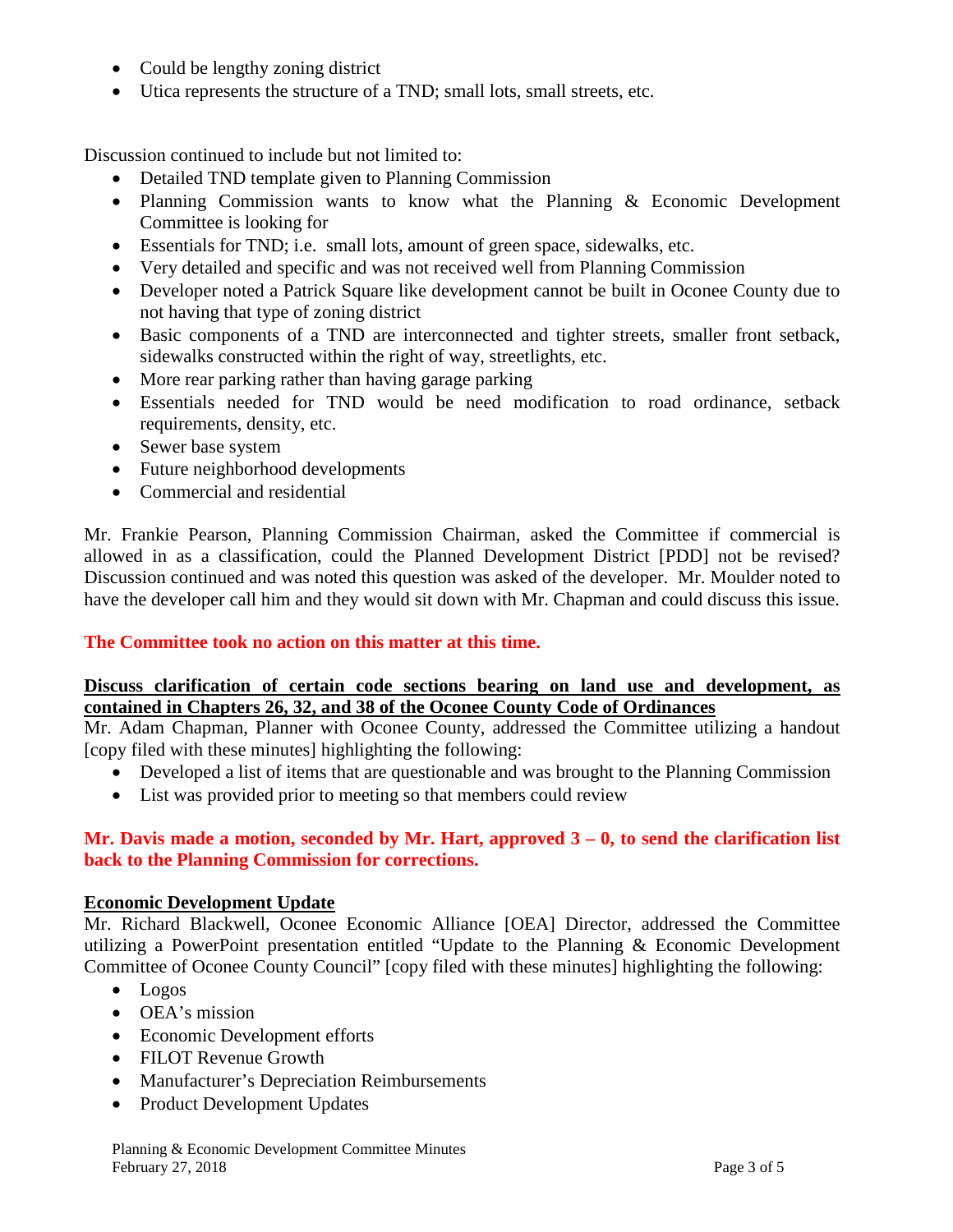• Golden Corner Commerce Park

Ms. Janet Hartman, Destination Oconee Manager, addressed the Committee utilizing a PowerPoint presentation entitled "Update to the Planning & Economic Development Committee of Oconee County Council" [copy filed with these minutes] highlighting the following:

- Downtown initiatives
- Think Oconee's  $1<sup>st</sup>$  Birthday
- Promotional Item Blitz
- Oconee County Regional Airport Partnership
- The Great Oconee Cleanup
- Downtown Clean-Up Challenge
- What's Coming in 2018 with Destination Oconee?

Mr. Davis thanked Mr. Blackwell and his staff for all of their hard work.

**The Committee took no action on this matter at this time.** 

Mr. Hart asked about the Sewer South expansion into the village of Fair Play grant. Mr. Moulder noted it is moving along quickly. He noted the contract requires the grant to be prepared and ready to submit by the deadline.

Mr. Hart also asked about the progress of the Sewer South contract to give to the Sewer Authority. Mr. Root noted his part is almost completed. He noted he needed to compile the exhibit and review the agreement that has been drafted and should be able to send to their attorney next week, providing nothing major comes up.

Mr. Hart also asked Mr. Blackwell about the Santee Cooper funds and closing the loan. Mr. Blackwell noted he was told within two weeks and it should be completed. He further noted there were a lot of people that are working towards accomplishing these tasks.

Mr. Hart also asked Mr. Blackwell about the placement of the sign. Mr. Blackwell noted the sign will be placed on the left hand side of the entrance road, not on the wetlands side. Mr. Hart further asked if they were giving away part of the wetlands with this tract of land. Mr. Blackwell noted no, they were not giving this tract away. He further noted they are trying to sell someone a spec building for the home of industry, jobs, and investment. Discussion continued.

Mr. Davis noted the marketing is taking place. He noted just because the construction and buildings are not there, the idea of a building also brings people to the table. Mr. Blackwell noted they have submitted the spec building on projects and the marketing will continue and will not stop until it has sold. Discussion continued.

Finally, Mr. Davis asked Mr. Chapman to speak with Mr. Moulder about the following:

- Minimum lot size requirements
- Tiny lots
- Transformers, utilities, etc.
- What is the smallest lot size allowed in the Ordinance?